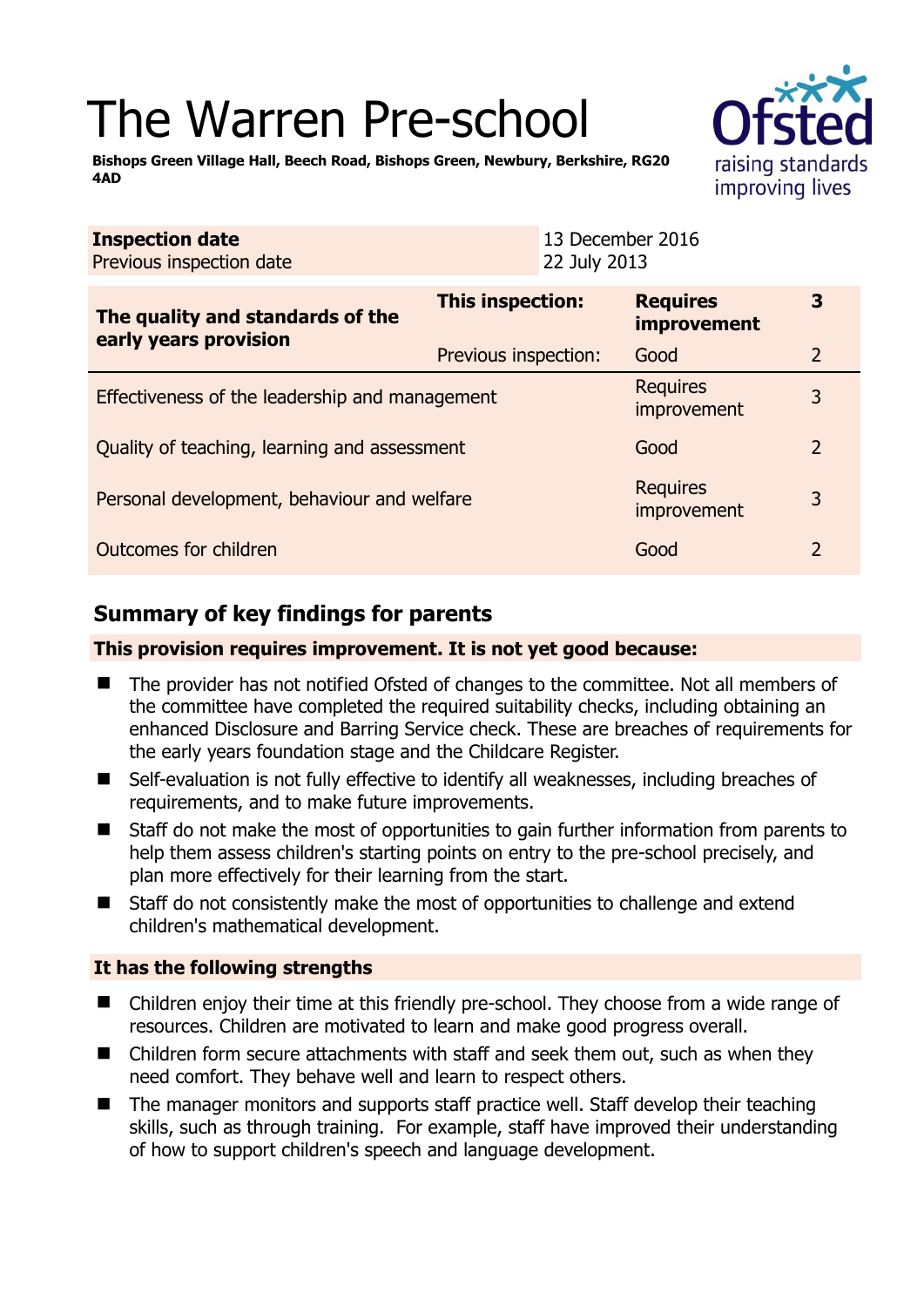### **What the setting needs to do to improve further**

#### **To meet the requirements of the early years foundation stage and the Childcare Register the provider must:**

|                                                                                                                                                                | <b>Due Date</b> |
|----------------------------------------------------------------------------------------------------------------------------------------------------------------|-----------------|
| develop an understanding of responsibilities to notify Ofsted of<br>required information, including changes to the members of<br>committee                     | 04/01/2017      |
| ensure that all members of the committee complete the required<br>suitability checks, including obtaining an enhanced Disclosure and<br>Barring Service check. | 04/01/2017      |

#### **To further improve the quality of the early years provision the provider should:**

- make effective use of ongoing self-evaluation to identify weaknesses, including breaches of legal requirements, to identify future improvements
- $\blacksquare$  gather more detailed information from parents when their child first starts, to precisely establish children's starting points and plan more effectively for their next steps in learning from the very beginning
- make the most of all opportunities to help children to develop and explore their emerging understanding of mathematics.

#### **Inspection activities**

- The inspector had a tour of the pre-school and undertook a joint observation with the manager.
- $\blacksquare$  The inspector observed the quality of staff interactions with children.
- $\blacksquare$  The inspector held discussions with the manager and staff at appropriate times during the inspection.
- $\blacksquare$  The inspector took account of the views of parents spoken to on the day.
- The inspector looked at various documents, including policies and procedures, risk assessments, staff training records, records for children and evidence of the suitability of staff.

**Inspector**  Jane Franks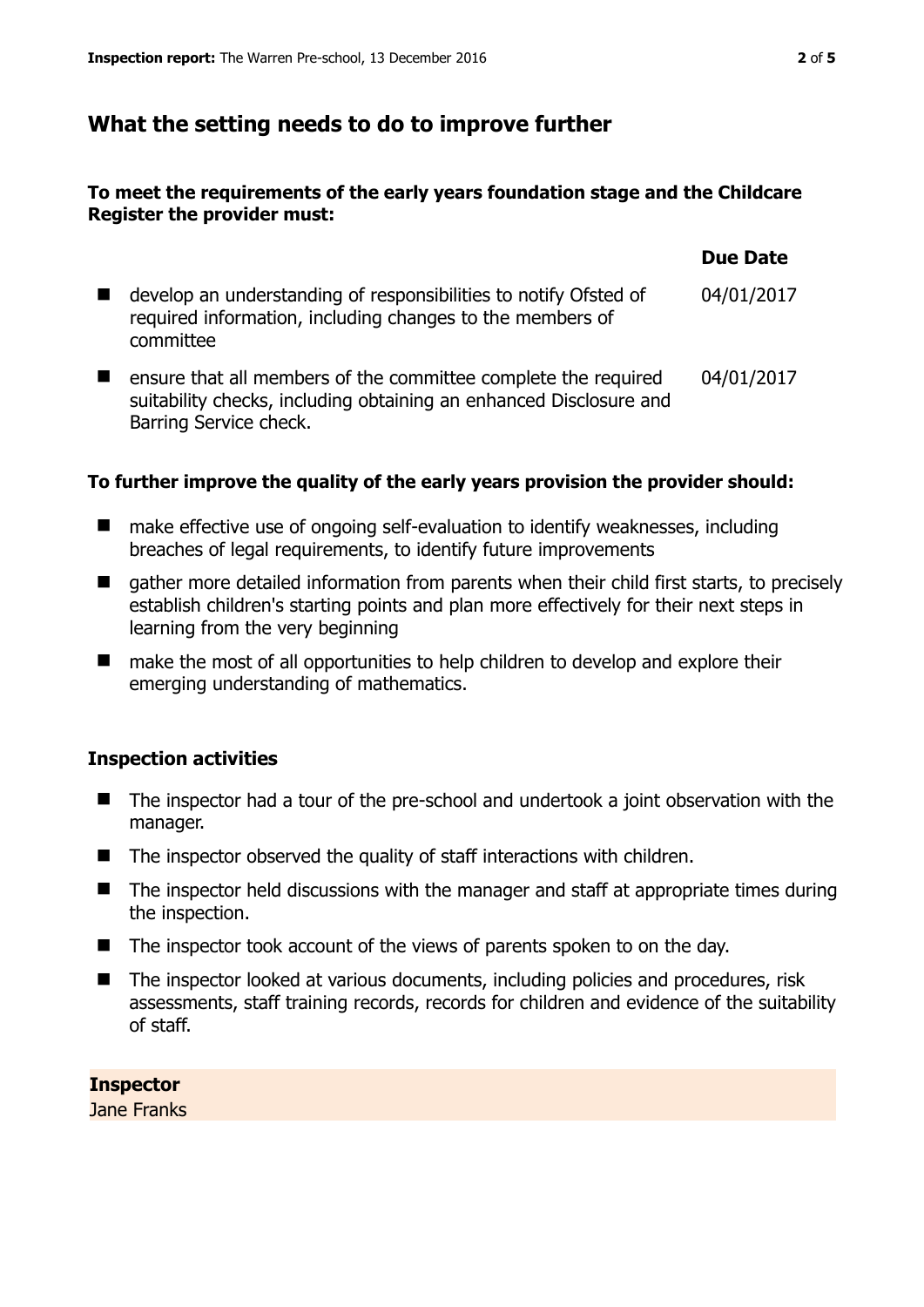## **Inspection findings**

#### **Effectiveness of the leadership and management requires improvement**

The provider does not fully understand their responsibility to notify Ofsted of significant events, such as changes to the committee. Some committee members have not completed the required suitability checks, including a Disclosure and Barring Service check. Staff are knowledgeable about child protection and understand what to do if they have concerns about a child. Safeguarding is effective. The manager reflects on children's learning experiences well to raise the quality of these. For example, staff now provide a wider range of opportunities for children to develop their writing skills. The manager monitors children's progress carefully to identify and address any gaps in their development. She uses additional funding effectively, such as purchasing resources, to develop children's speech and language development. However, self-evaluation is not used effectively to identify all weaknesses and to ensure all requirements are met.

#### **Quality of teaching, learning and assessment is good**

Staff plan a range of activities that reflect children's interests. For example, they show good creative skills as they enjoy cutting and sticking to make unique designs. Staff support children's speech and language skills well. For example, they initiate conversations, and children enthusiastically recall family holidays when they look at travel brochures. Children develop their curiosity well. For instance, they enjoy exploring different textures when they empty and fill containers. Children develop good physical skills. They develop balance such as when they walk across large blocks outside. Overall, staff involve parents in their children's ongoing learning, which supports a consistent approach to meeting their needs.

#### **Personal development, behaviour and welfare require improvement**

The breach in requirements has a minimal impact on children's welfare. Committee members do not have unsupervised access to children or make decisions in relation to staff recruitment. Staff have consistent expectations for children's behaviour and help children to manage their emotions. They teach children to understand their own and others' feelings at a young age. Children share toys, and are kind to their friends. Staff teach children about people and communities beyond their everyday experiences.

#### **Outcomes for children are good**

All children make good progress, including those who have special educational needs and those who receive additional funding. Children concentrate well during activities and quickly grow in confidence. They use their imaginations well in their play. Children learn to develop positive relationships and strong social skills. They show growing independence skills, such as managing their personal needs and serving their own snacks. Children develop good skills for their future and in readiness for school.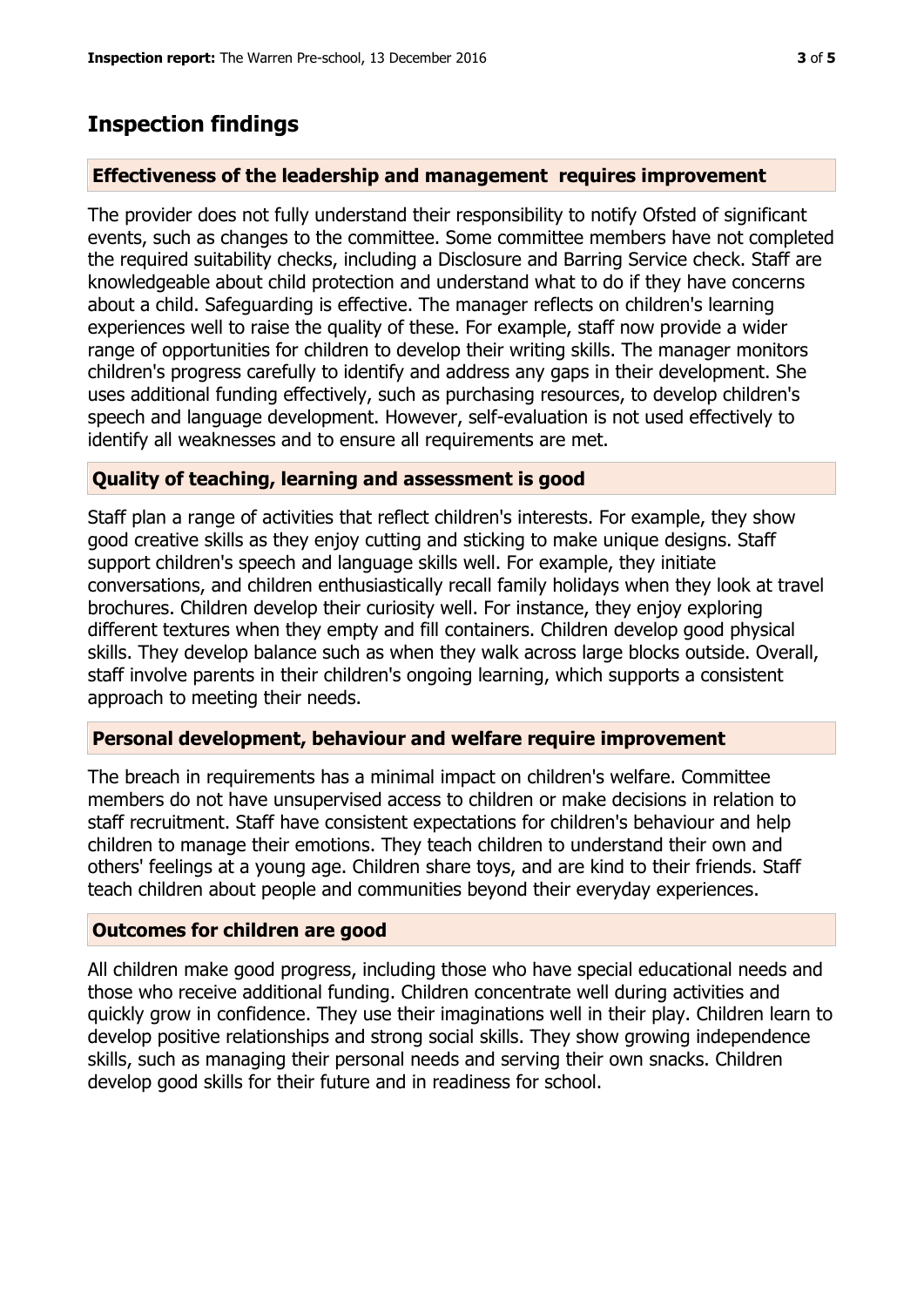## **Setting details**

| Unique reference number                             | EY316517                                                                             |
|-----------------------------------------------------|--------------------------------------------------------------------------------------|
| <b>Local authority</b>                              | Hampshire                                                                            |
| <b>Inspection number</b>                            | 1061945                                                                              |
| <b>Type of provision</b>                            | Sessional provision                                                                  |
| Day care type                                       | Childcare - Non-Domestic                                                             |
| <b>Registers</b>                                    | Early Years Register, Compulsory Childcare<br>Register, Voluntary Childcare Register |
| Age range of children                               | $2 - 5$                                                                              |
| <b>Total number of places</b>                       | 26                                                                                   |
| Number of children on roll                          | 12                                                                                   |
| Name of registered person                           | The Warren Pre-School Committee                                                      |
| <b>Registered person unique</b><br>reference number | RP525925                                                                             |
| Date of previous inspection                         | 22 July 2013                                                                         |
| Telephone number                                    | 07527680196                                                                          |

The Warren Pre-School registered in 2005. It operates from the village hall in Bishops Green, near Newbury, Berkshire. The pre-school is open Monday to Friday from 9.15am to 2.45pm, term time only. The pre-school receives funding to provide free early education for children aged two, three and four years. A team of four staff work with the children. Of these, two have relevant qualifications at level 3.

This inspection was carried out by Ofsted under sections 49 and 50 of the Childcare Act 2006 on the quality and standards of provision that is registered on the Early Years Register. The registered person must ensure that this provision complies with the statutory framework for children's learning, development and care, known as the early years foundation stage.

Any complaints about the inspection or the report should be made following the procedures set out in the guidance 'Complaints procedure: raising concerns and making complaints about Ofsted', which is available from Ofsted's website: www.gov.uk/government/organisations/ofsted. If you would like Ofsted to send you a copy of the guidance, please telephone 0300 123 4234, or email enquiries@ofsted.gov.uk.